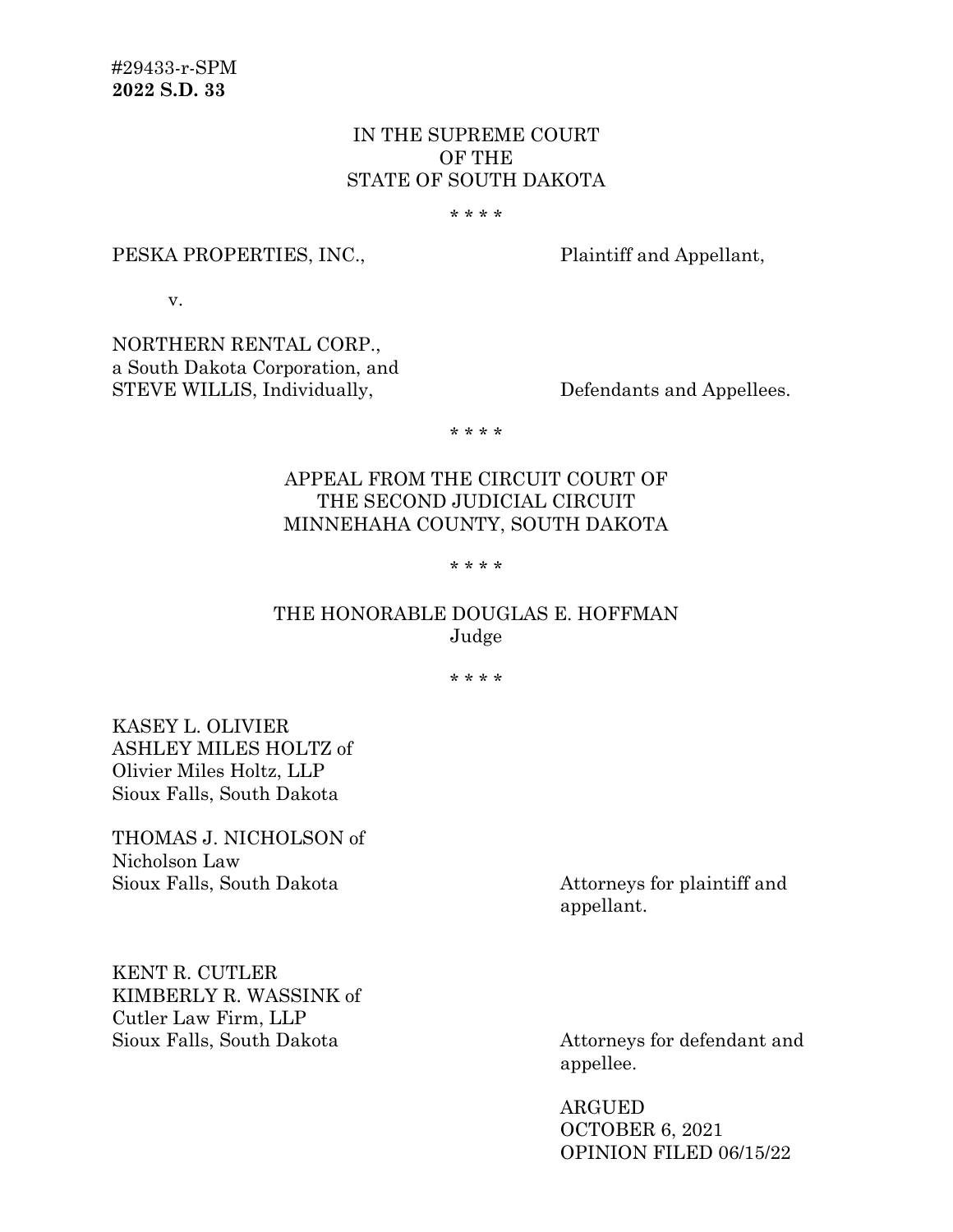### MYREN, Justice

[¶1.] Northern Rental Corporation (Northern) and Steve Willis (Willis) defaulted on their lease agreement (Northern Lease) with Peska Properties, Inc. (Peska Properties) in July 2019. Peska Properties then entered into a lease with Mills Aftermarket Accessories, Inc. (Radco) to fill Willis/Northern's remaining 34 month lease term plus an additional term of 55 months. Peska Properties filed a complaint in circuit court against Willis/Northern for breach of contract requesting unpaid rent, repayment of Northern's build-out loan, payment of Radco's build-out costs, and attorney fees. The circuit court held a bench trial where it calculated damages using a "blended rate" formula based on the per square foot rate over the entire term of Radco's lease. Peska Properties appeals the circuit court's decision. We reverse and remand.

### **Facts and Procedural History**

[¶2.] On December 23, 2011, Willis, individually and as vice president of Northern, entered into a lease agreement with Peska Properties for a 7,150 square foot retail space in Sioux Falls (Leased Premises). In this retail space, Willis/Northern opened Aaron's, a rent-to-own furniture, electronics, and appliance store. The initial term of the Northern Lease was for ten years, beginning on June 1, 2012, and ending on May 31, 2022. Willis/Northern also had three five-year renewal options to extend the Northern Lease. The rental rate for the Leased Premises was to increase incrementally each subsequent year.

-1-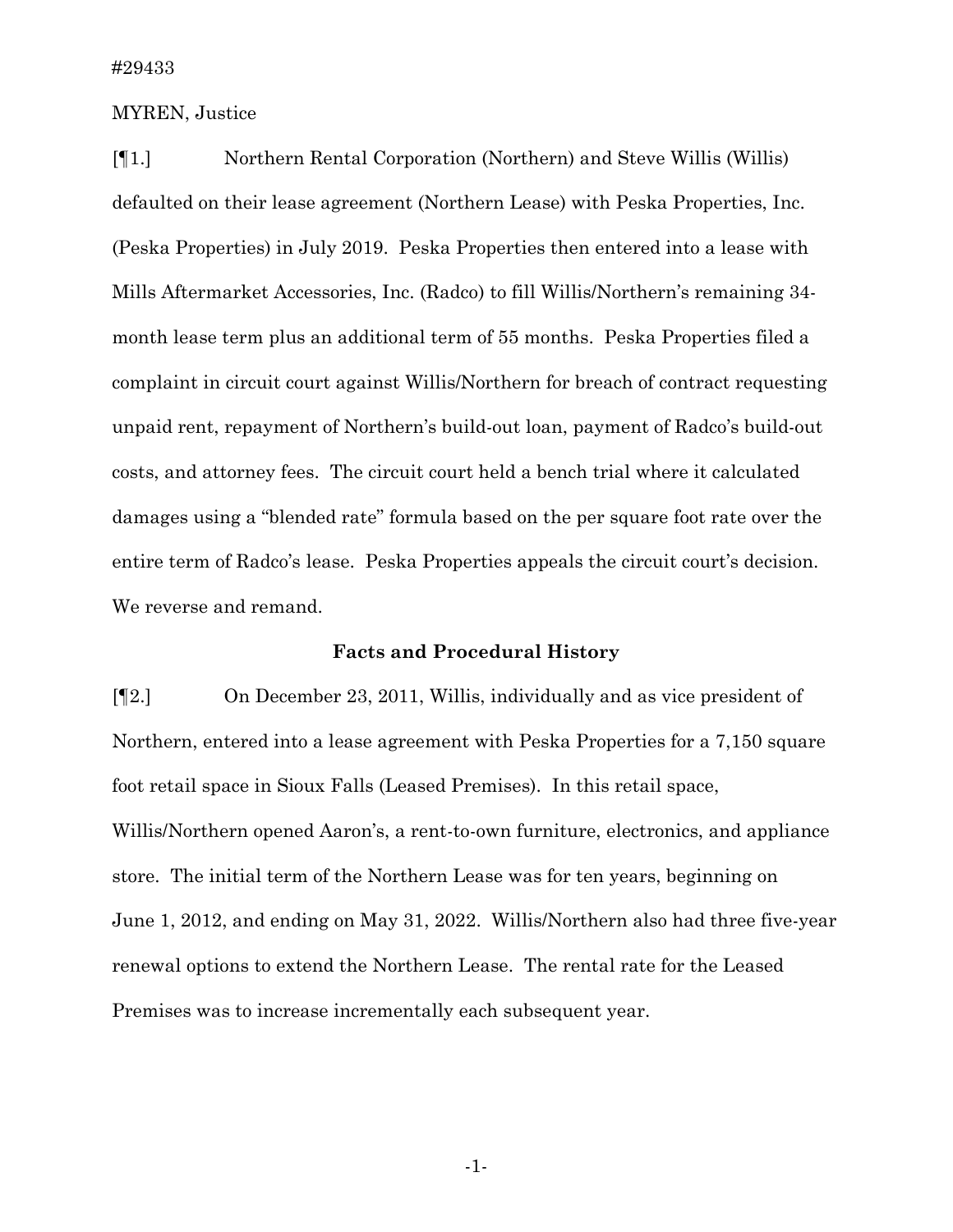[¶3.] Under the Northern Lease, Willis/Northern would default if they failed to pay rent and did not cure within seven days after receiving written notice of their default. If Willis/Northern defaulted, the Northern Lease stated:

> Upon Default by Tenant, Landlord may pursue any one or more of the following remedies, separately or in any combination: (i) Landlord may terminate this Lease by giving written notice to Tenant, in which event Tenant will vacate the Premises within (30) days of receipt of Landlord's notice, and this Lease will terminate at midnight on the day Tenant so vacates; (ii) with or without terminating this Lease, Landlord may enter and take possession of the Premises and remove Tenant and any other person who may be occupying the Premises; (iii) Landlord may re-let the Premises, or any part thereof, on such reasonable terms and conditions as Landlord may deem satisfactory, and receive the rent for any such re-letting; (iv) Landlord may do whatever Tenant is obligated to do under the terms of this Lease; or (v) any other remedy which Landlord may have at law or in equity; provided, that no such remedy will have the effect of (1) accelerating the due date on which Tenant otherwise would be obligated to make any payment of Rent or Other Charges or (2) requiring Tenant to pay for any improvements or modifications that Landlord may make to the Premises in order to accommodate a replacement for Tenant with a non-retail use. Landlord agrees to use commercially reasonable efforts to mitigate its damages and the resulting liability of Tenant.

Further, paragraph 30 of the Northern Lease allowed:

In any action, suit or proceeding to enforce, defend or interpret the rights of either Landlord or Tenant under the terms of this Lease or to collect any amounts due Landlord or Tenant hereunder, the prevailing party, pursuant to a final order of a court having jurisdiction over said matter as to which applicable periods within which to appeal have elapsed, shall be entitled to recover all reasonable costs and expenses incurred by said prevailing party in enforcing, defending or interpreting its rights hereunder, including, without limitation, all collector and court costs, and reasonable attorney's fees, whether incurred out of court, at trial, on appeal, or in any bankruptcy proceeding.

Additionally, the Northern Lease required that Willis/Northern leave the

alterations it made to the Leased Premises but provided them with "the option to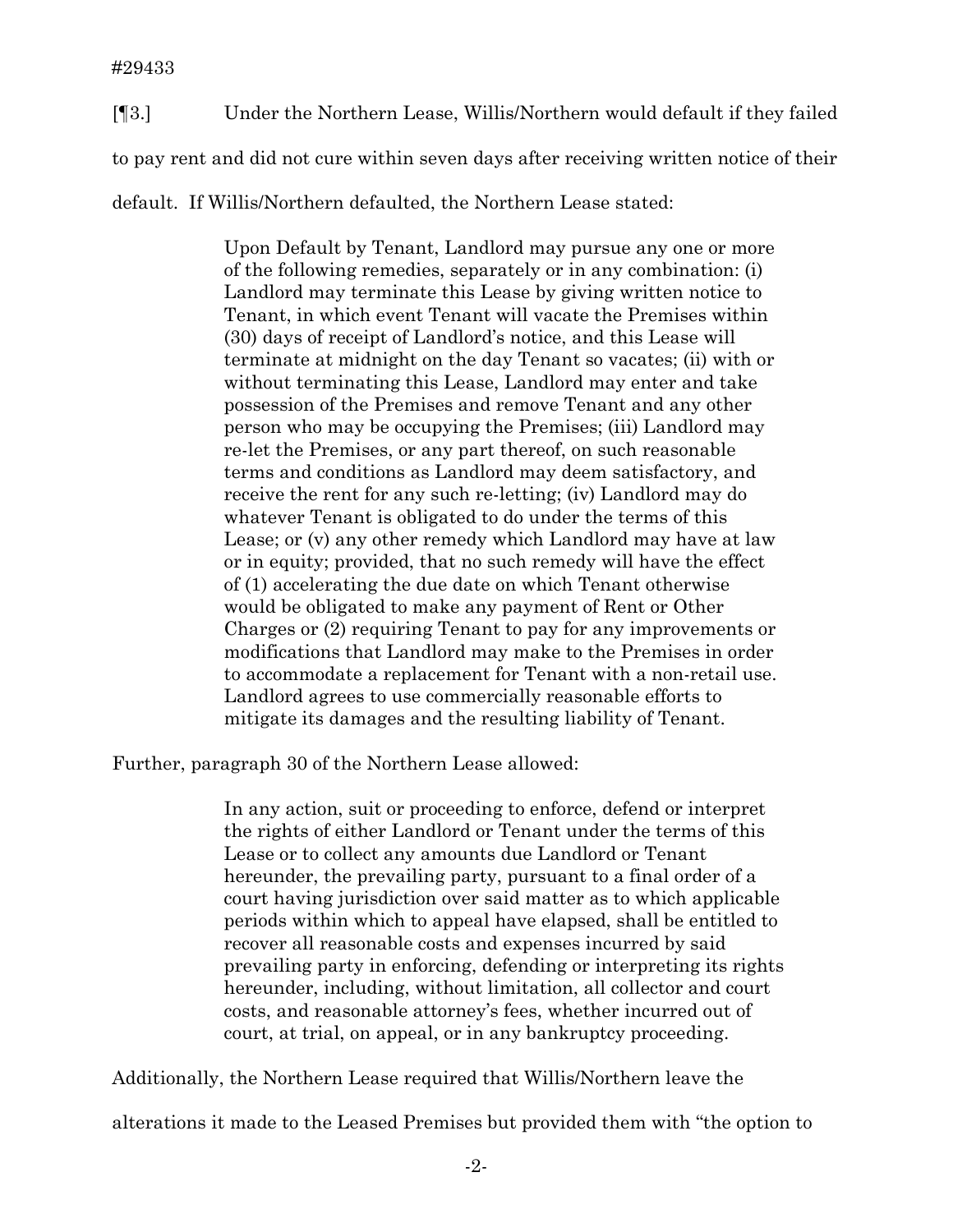remove all equipment, signs, back-lit canopies, trade fixtures and personal property installed in or placed on or about the Premises."

[¶4.] Willis/Northern received a \$50,000 loan from Peska Properties to complete a build-out of the Leased Premises. By the terms of the Northern Lease, this \$50,000 build-out loan was to be paid back to Peska Properties as additional rent, "calculated by amortizing the total cost of the build-out over the first 10 year term of the Lease at the rate of 8% interest."

[¶5.] Willis/Northern began paying rent on August 1, 2012, when the Aaron's store opened for business, as specified in the Northern Lease. Willis/Northern decided to close the Aaron's store in March 2017. Despite the store closing, Willis/Northern continued to make rent payments through July 2019.

[¶6.] On May 15, 2018, Willis/Northern hired a realtor to sublet the Leased Premises. That realtor placed a for-rent sign on the Leased Premises, listed the Leased Premises on the Multiple Listings Services database, and prepared other marketing materials. Gene Peska (Peska) learned Willis/Northern was attempting to sublet the Leased Premises when he saw the for-rent sign.<sup>1</sup> The Leased Premises remained empty because Willis/Northern could not find a tenant to sublease. Nevertheless, Willis/Northern continued to pay the rent specified in the Northern Lease.

<span id="page-3-0"></span><sup>1.</sup> Gene Peska is the sole shareholder of Peska Properties. Paragraph 17 of the Northern Lease authorized Northern to assign or sublease the property with written consent from Peska Properties. Peska testified that he gave Willis permission to sublease the Leased Premises once he was aware of the situation.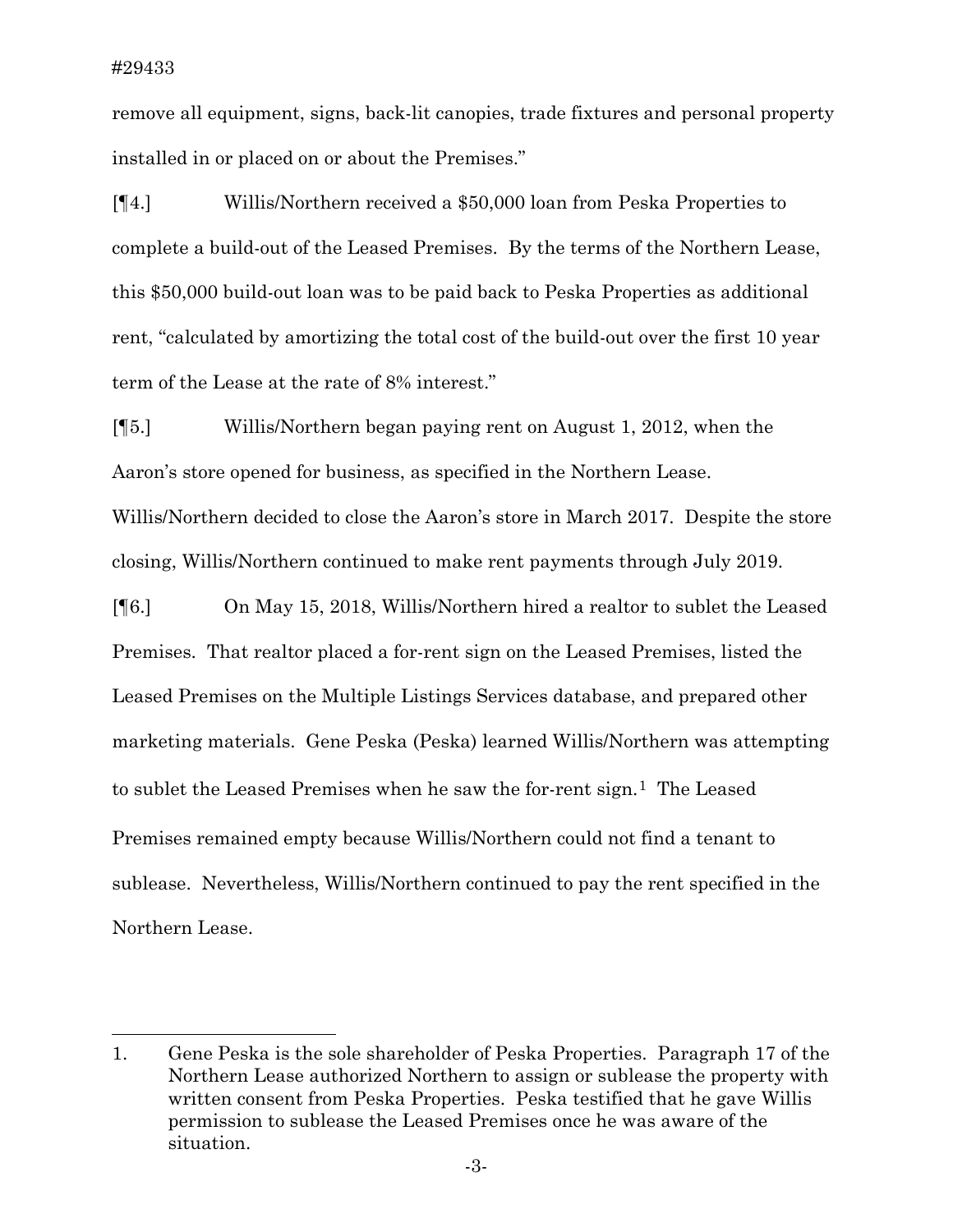[¶7.] Peska recommended that Willis/Northern list the property with Bill Connelly (Connelly) of NAI Sioux Falls, a real estate agent Peska used regularly. Willis/Northern took Peska's suggestion and hired Connelly on October 8, 2018. Connelly listed the property for \$11.20 per square foot. Willis/Northern received their initial offer from Radco on June 6, 2019. Radco's offer was for a five-year lease with two five-year options to renew. It proposed that Willis/Northern would pay full rent for the first five months  $(5 \times $6,527 = $32,635)$ . For the remaining 24 months of the Northern Lease, Willis/Northern would pay \$3,027 per month and Radco would pay \$3,500 per month (\$3,027 + \$3,500 = \$6,527). Upon the expiration of the original term of the Northern Lease, Radco would pay \$11.00 per square foot for the optional terms, with rent increasing by three percent at the beginning of each fiveyear lease extension. The proposal specified that "Landlord/Aaron's" would "provide" a \$30,000 allowance for tenant improvements (build-out allowance). It also provided that "Landlord/Aaron's shall negotiate payment of the allowance to be paid."

[¶8.] Because the offer involved a lease term longer than that which remained on the Northern Lease, Peska became involved in the lease negotiations with Willis/Northern.[2](#page-4-0) On June 19, 2019, Willis/Northern and Peska made a counteroffer to Radco that stated:

- 1. Tenant shall have occupancy on or before July 15th 2019[.]
- 2. Current time remaining on [the sublease] is 32 months.
- 3. Tenant shall be given 3 months free rent[.]

<span id="page-4-0"></span><sup>2.</sup> Peska Properties later entered into a listing agreement with Connelly on July 1, 2019, officially making Connelly the listing agent for both Peska Properties and Willis/Northern.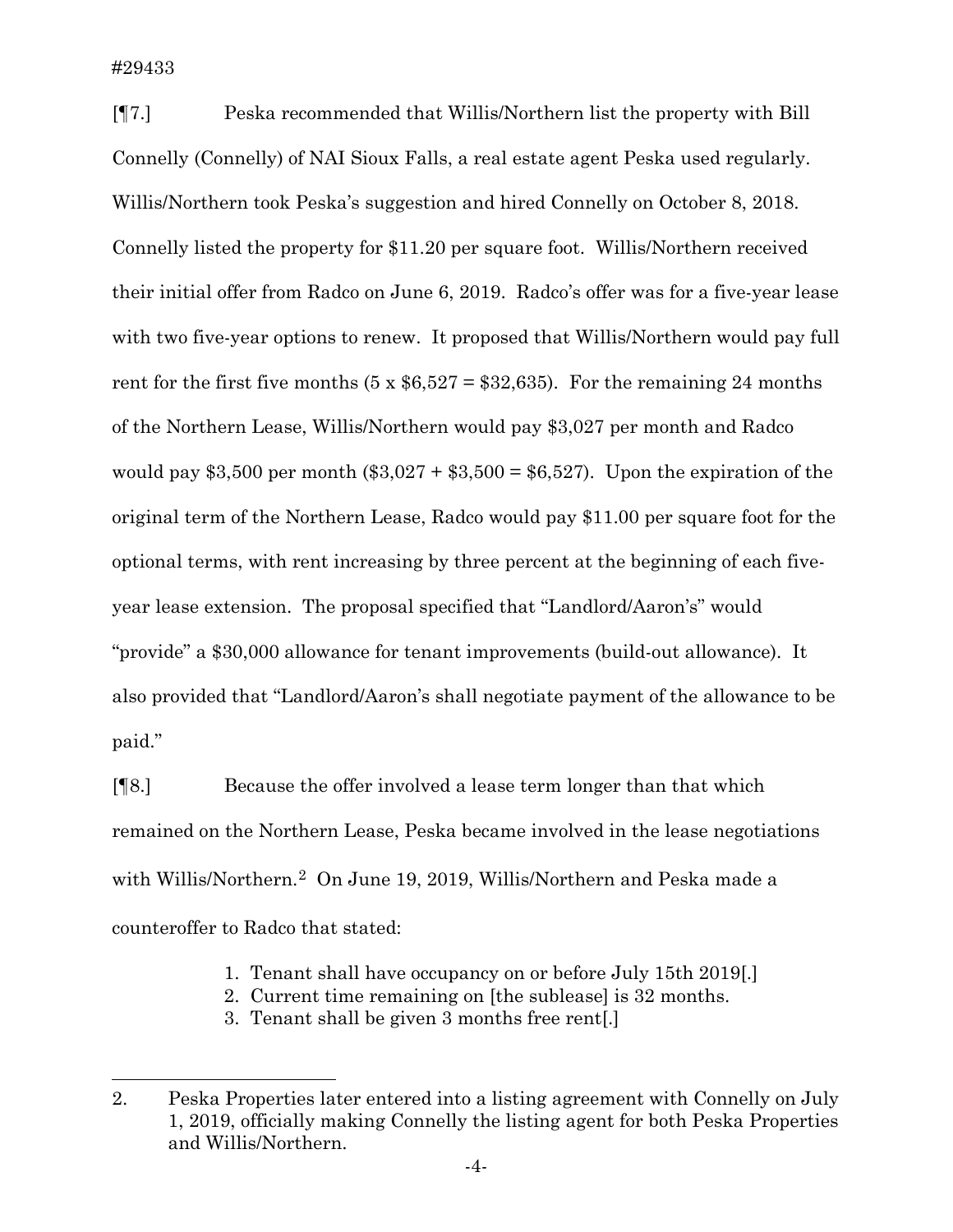4. Remaining 29 months at a rate of \$9.50 psf[ ] (\$5636.70) month for the first 29 months plus NNN and utilities. 5. Landlord will sign a new 7 year lease (84 months) @ \$9.50 for the first 29 months and remaining 55 months at \$11.00 psf NNN plus utilities.

6. Landlord to pay \$25,000 toward build out allowance.

[¶9.] Radco responded with a counteroffer premised on the same terms, except Radco proposed paying \$8.43 per square foot for the first 29 months and \$10.50 per square foot for the remaining 55 months. Following additional negotiations, Radco submitted a letter of intent to Willis/Northern and Peska on July 12, 2019, for a seven-year lease with rent being free for the first three months, \$8.43 per square foot for the remainder of the Northern Lease term, and \$11.00 for the extended term.

[¶10.] On July 16, 2019, Willis/Northern sent an email to Peska stating he should talk to his attorney about his duty to mitigate damages, that Willis/Northern would not pay what Peska was asking for under the Northern Lease, and that "[Willis] might consider walking away for nothing otherwise we could do [t]he lease with Radco ourselves." Willis/Northern sent a second letter to Peska dated July 18, 2019, that stated Peska should accept Radco's offer and notified Peska that all of Willis/Northern's payment obligations and involvement under the Northern Lease would end on July 31, 2019. The letter acknowledged that Willis/Northern owed rent for July 2019, unpaid triple net expenses, and unpaid build-out costs. The next day, Peska sent a letter to Willis/Northern giving them notice of default. At the end of July 2019, 34 months remained on the Northern Lease.

[¶11.] Peska Properties and Radco signed a seven-year lease on August 20, 2019, effective August 1, 2019. Under the lease, Radco did not have to pay rent for

-5-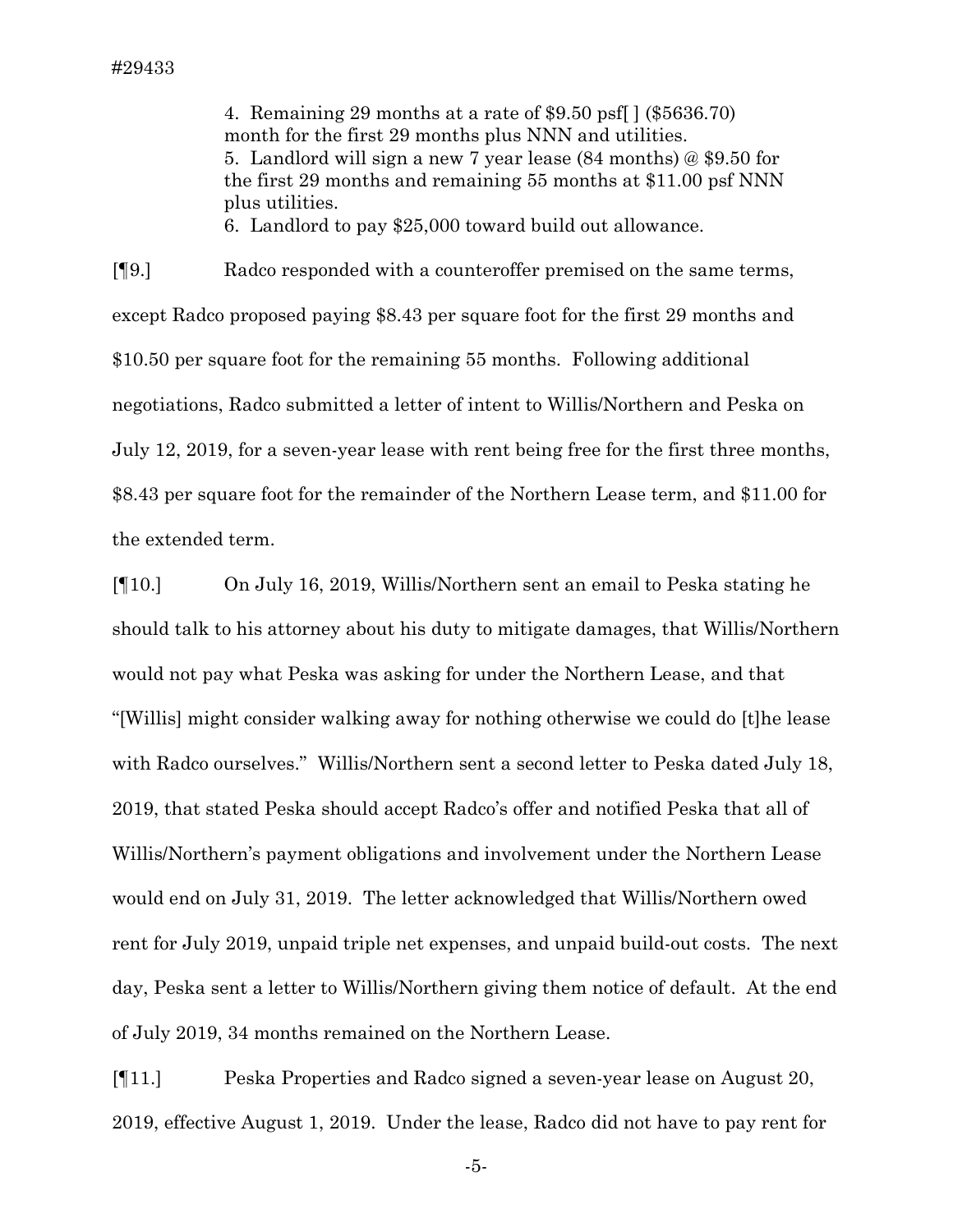the first three months and would pay \$5,022.88 per month from November 2019 through May  $2022^3$  $2022^3$  and \$6,55[4](#page-6-1).12 per month from June 2022 through May  $2026.^4$ As part of the lease agreement, Peska Properties paid Radco \$25,000 for the buildout of the Leased Premises.

[¶12.] Peska Properties filed a complaint against Willis/Northern for breach of contract seeking unpaid rent, triple net expenses, utilities, repayment for Willis/Northern's build-out loan, repayment for the \$25,000 paid towards Radco's build-out allowance, costs associated with procuring a new tenant, attorney fees, and prejudgment and post-judgment interest. In its answer, Willis/Northern admitted that they stopped making lease and construction payments after July 2019 but denied the nature and extent of the damages claimed by Peska Properties.

[¶13.] Both parties presented evidence at a bench trial on the amount of damages Peska Properties should recover. Peska Properties argued that the damages should be calculated by taking the rental payments due for the remaining term of the Northern Lease and subtracting the amount Radco would pay in rent during that time (\$72,601.84). In addition, the damages would include the remaining balance due on Willis/Northern's build-out loan with eight percent interest (\$12,155.74) and the \$25,000 build-out paid to Radco. In total, Peska Properties requested damages of \$109,757.58.

[¶14.] Willis/Northern proposed calculating damages by using a "blended rate," which was arrived at by averaging the per square foot amount Radco was

<span id="page-6-0"></span><sup>3.</sup> This amounts to \$8.43 per square foot.

<span id="page-6-1"></span><sup>4.</sup> This amounts to \$11.00 per square foot.

<sup>-6-</sup>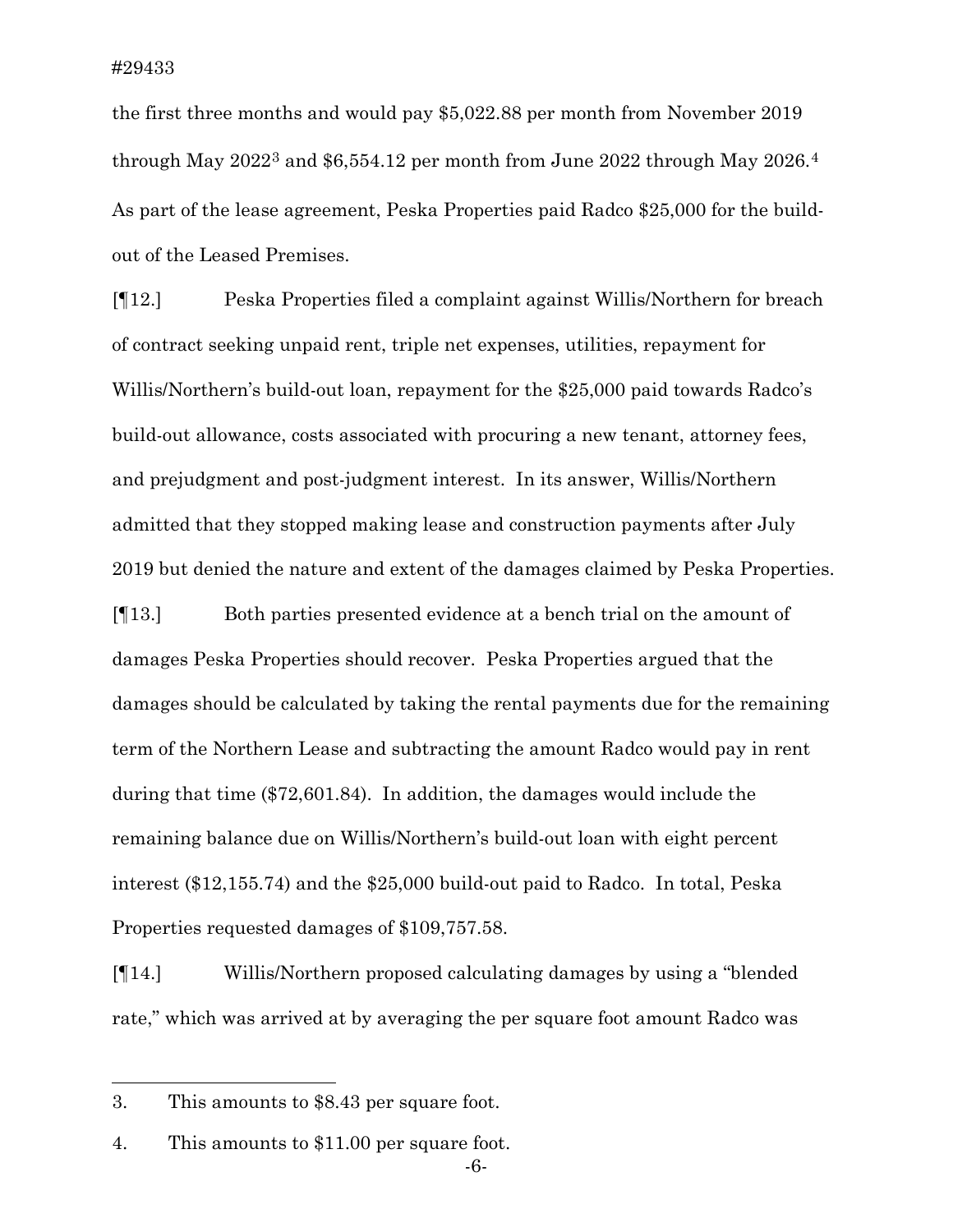obligated to pay over the terms of its lease. Willis/Northern also asserted that they should not pay all the \$25,000 build-out allowance Peska paid to Radco. They argued that Peska Properties was able to negotiate a low build-out allowance because Radco was able to use the improvements Willis/Northern had made to the property.

[¶15.] Peska testified that he was trying to get the best tenant and rental

rate for the Leased Premises. Still, the only offer he received came from Radco.

Peska admitted that some of Willis/Northern's tenant improvements were retained

for use by Radco. He also admitted that the build-out allowance paid to Radco was

low.

[¶16.] Connelly, the real estate agent for both Peska Properties and

Willis/Northern, testified regarding the rental prices under the Radco lease as

follows:

- Q: [Willis/Northern's counsel] Okay. Well, let's just take the sublease part out of it. What did you think the fair market value of that location was when you listed it for Northern Rental?
- A: [Connelly] Probably somewhere between \$9.00 [per square foot] to \$10.50 [per square foot] at best.
- Q: Okay. Well, then why, why would Radco have agreed to pay Gene Peska \$11 a square foot for the extended term?
- A: Well, they didn't. I mean if you take the combined over seven years they didn't.
- Q: Right. I, I've done that calculation, the blended rate, I believe, over the entire terms, about ten dollars and eleven cents a square foot or something like that.<sup>[[5\]](#page-7-0)</sup> Does that sound right to you?

<span id="page-7-0"></span><sup>5.</sup> The record shows there was a question of the exact number of months that remained under Northern's Lease at trial, which explains the \$10.11 per square foot amount. The circuit court determined that 34 months remained at the time of Willis/Northern's breach. This number was used in calculating the circuit court's blended rate of \$9.70 per square foot.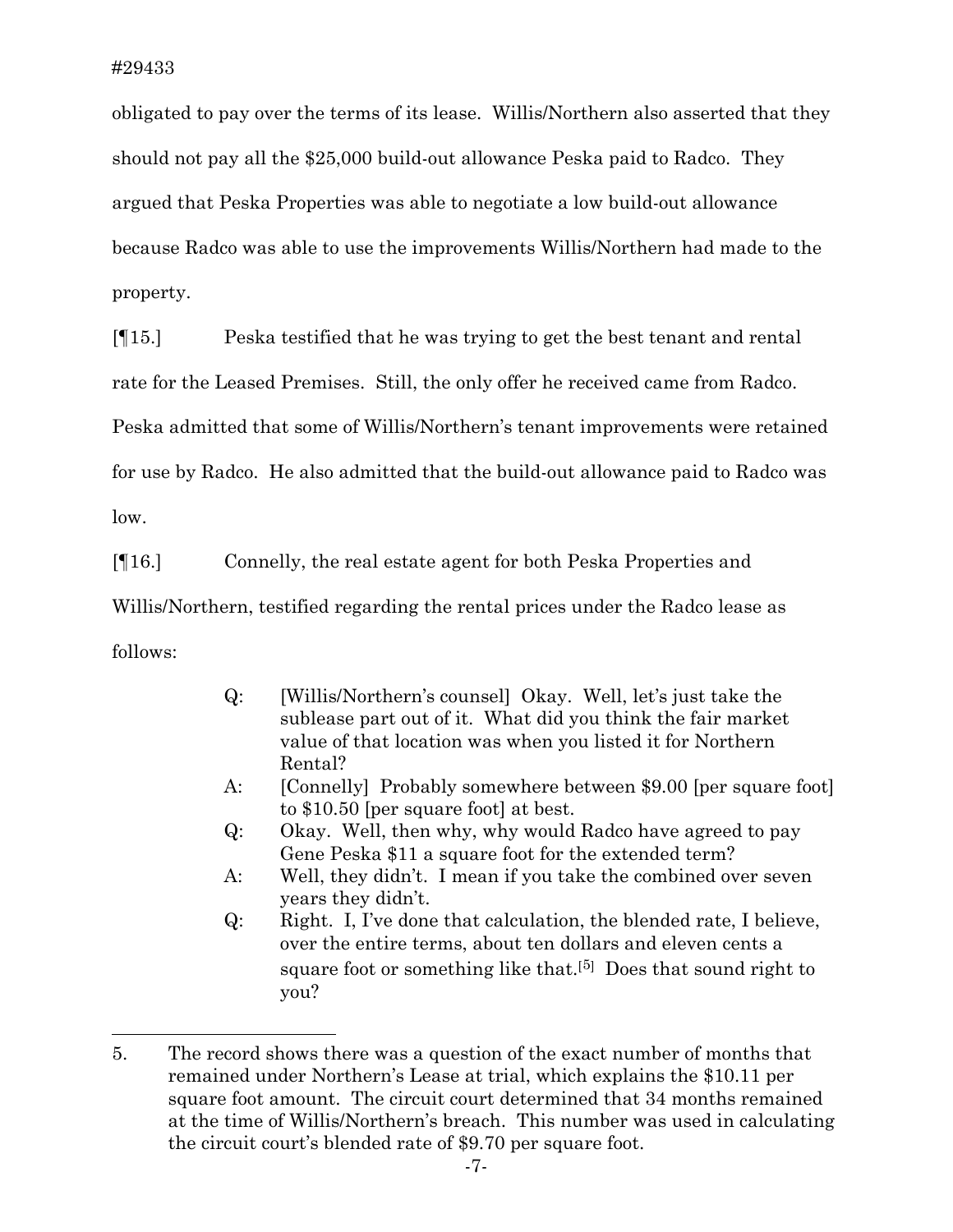A: Sounds about right.

Connelly also testified that having Radco as a tenant benefited Peska Properties because it increased traffic count to the other tenants present in the building and increased the value of the building.

[¶17.] During the trial, the circuit court asked why Radco would only pay \$8.43 per square foot for the remaining 34 months of the Northern Lease and then pay \$11.00 per square foot for the extended term of Radco's lease. Peska Properties' counsel responded that this was the offer Radco tendered and noted that Willis was part of those negotiations. The circuit court revisited this topic later during the trial:

- Q: [Circuit court] So, answer this question for me, and then you're in really good shape. What is the commercial justification for having rent at \$8.43 for the first 29 months, and at eleven bucks starting on month thirty?
- A: [Counsel for Peska Properties] I think, Your Honor, the answer to that is that is the offer that Radco was willing to pay. There is the lease that they said, we'll pay \$8.43 for these months, and then will pay \$11. And that's what they were willing to pay.
- Q: So, what was the big difference between month 29 and month 30 that justified a thirty percent bounce?
- A: Because it's allowing . . . the amounts that were negotiated were negotiated between what Radco was willing to pay and the most that they could get them to pay.
- Q: Why would Radco say we'll pay you \$8.43 for 29 months, and then we'll pay you \$11 starting on month thirty for another, you know, four years?
- A: I'm not sure. Those are the offers that they came in with. Those are the final numbers they came [sic]. Nobody benefits. Gene doesn't benefit by being here today. If he could have negotiated for the full amount of Steve Willis' [sic] lease, we wouldn't be here.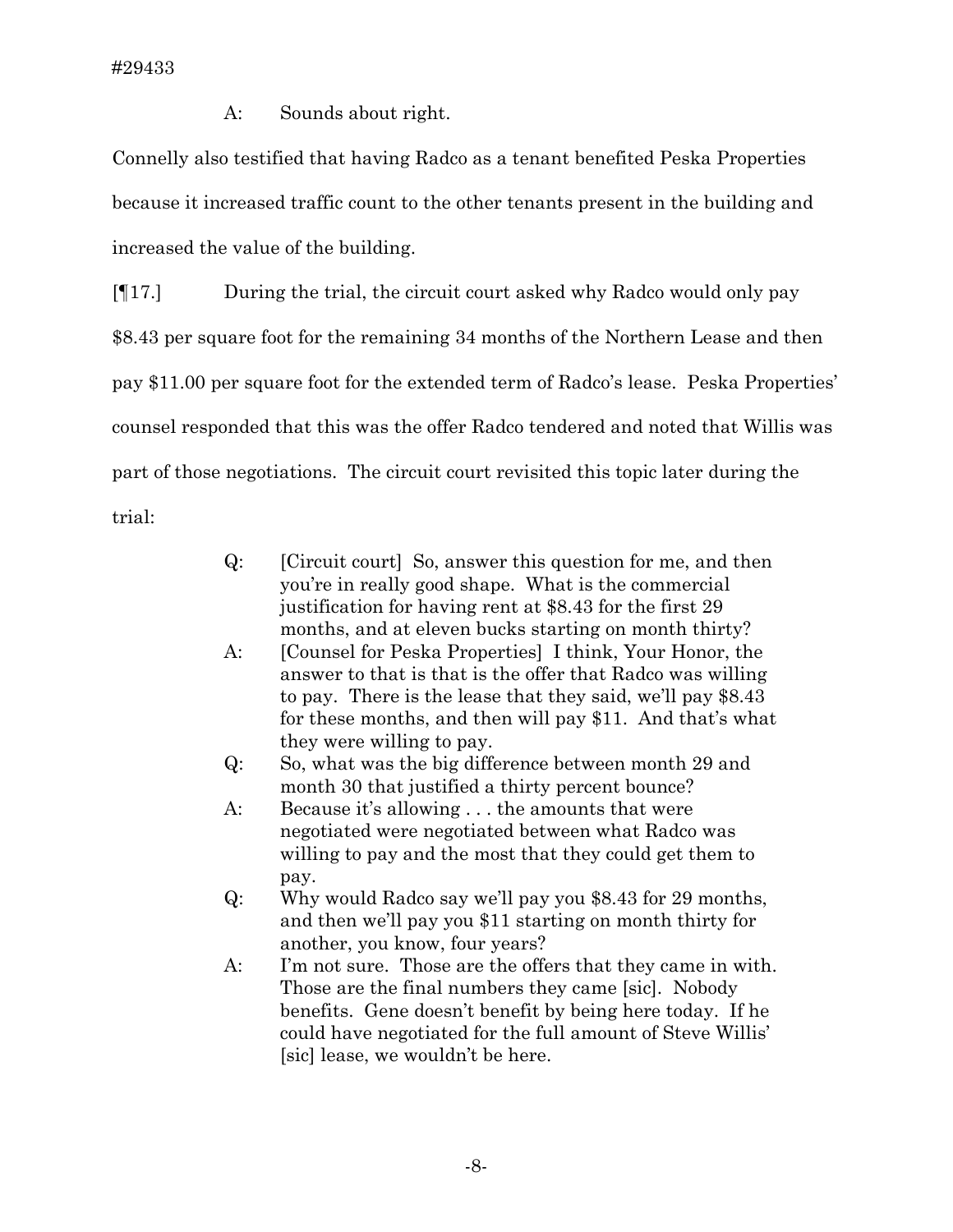[¶18.] Ultimately, the circuit court determined that the most reasonable manner of calculating the damages Peska Properties suffered was by using a "blended rate." It also decided that there was no "prevailing party," and neither party was entitled to attorney fees or costs. Both parties submitted proposed findings of fact and conclusions of law, and Peska Properties objected to Willis/Northern's proposed findings of fact and conclusions of law.

[¶19.] On September 10, 2020, the circuit court entered its findings of fact, conclusions of law, and judgment. The circuit court explained that using the "blended rate" of \$9.70 per square foot was "the most commercially reasonable manner to calculate the balance due under Northern's Lease" because "as a matter of law it is not commercially reasonable for Peska Properties to receive above fair market rent during the 55-month extended term and Northern and Willis to receive below fair market rent credit during the remaining 34 months of their Lease." The circuit court also concluded that Willis/Northern and Peska Properties should each pay a proportionate share of Radco's \$25,000 build-out allowance based on their share of Radco's lease term. The circuit court explained that Peska Properties benefited because Northern left alterations on the Leased Premises, reducing renovation costs and contributing to the low build-out allowance. Willis/Northern also benefitted because, without the \$25,000 being paid for the build-out, Radco would not have filled the remainder of the Northern Lease. In total, the court

-9-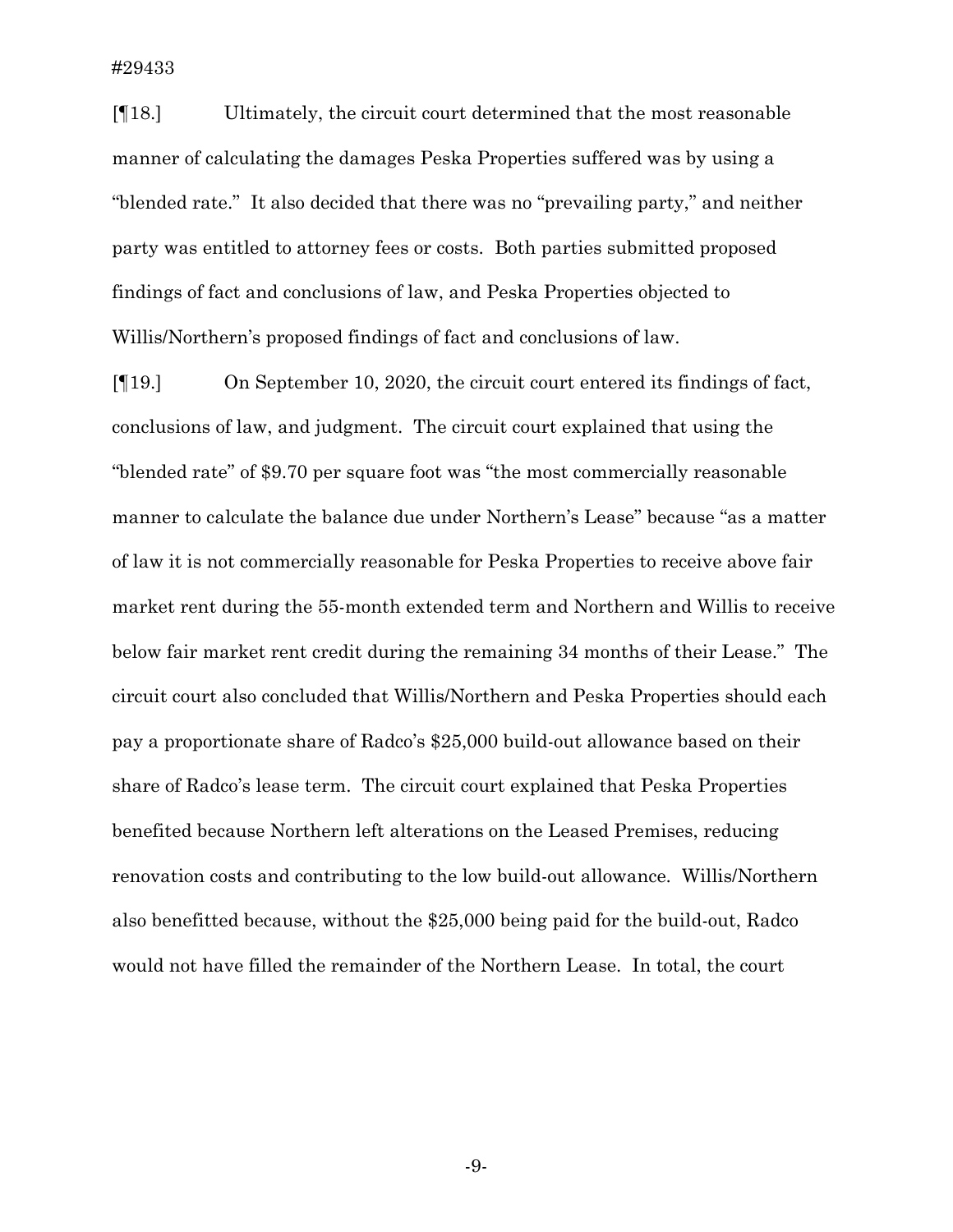determined that Willis/Northern owed Peska Properties \$68,729.82.[6](#page-10-0) Peska Properties appeals.

## **Analysis and Decision**

# *1. Whether the circuit court erred in determining the damages Peska Properties incurred under the Northern Lease.*

[¶20.] "[T]he amount of damages to be awarded is a factual issue to be determined by the trier of fact." *Weekley v. Wagner*, 2012 S.D. 10, ¶ 13, 810 N.W.2d 340, 343 (quoting *Roth v. Farner-Bocken Co.*, 2003 S.D. 80, ¶ 26, 667 N.W.2d 651, 662). A "trial court's findings on damages will not be disturbed on appeal unless they are clearly erroneous." *Ducheneaux v. Miller*, 488 N.W.2d 902, 915 (S.D. 1992) (citing *Tri-State Refin. & Inv. Co., Inc. v. Apaloosa Co.*, 452 N.W.2d 104, 109 (S.D. 1990)). "In applying this standard, we will overturn the findings of the trial court only when, after review of all the evidence, we are left with a definite and firm conviction that a mistake has been made." *Tri-State Refin. & Inv. Co., Inc.*, 452 N.W.2d at 109 (citing *Mobridge Cmty. Indus., Inc. v. Toure, Ltd.*, 273 N.W.2d 128, 131 (S.D. 1978)). However, "[w]e give no deference to the circuit court's reading of a contract as contract interpretation is a question of law that is reviewed de novo."

<span id="page-10-0"></span><sup>6.</sup> The circuit court's damages award is comprised of the following sums: Willis/Northern's unpaid rent plus interest through July 2020 (\$11,833.38); ongoing monthly rent (\$935.48) at the "blended rate" for the 34 months remaining on its original lease after July 2020 (\$31,806.32); build-out balance plus interest (\$12,155.74); 38% proportional share of the Radco build-out allowance (\$10,747); an agreed adjustment between the parties regarding the real estate agent commissions (\$2,606.88); and a credit towards Willis/Northern for an overpayment on outstanding invoice (\$419.50).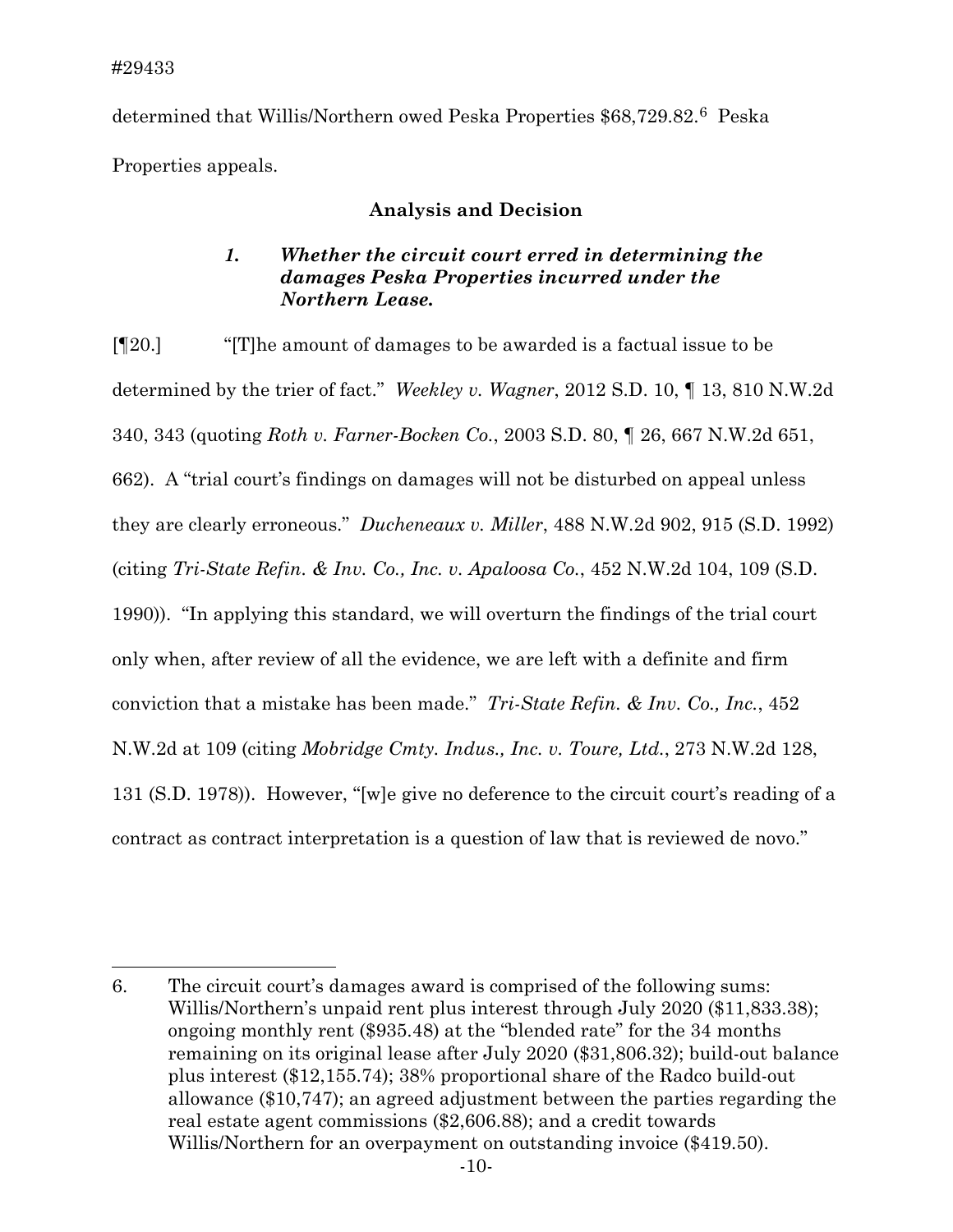*Stern Oil Co., Inc. v. Brown*, 2018 S.D. 15, ¶ 37, 908 N.W.2d 144, 156 (citing *Tri-City Assocs., L.P. v. Belmont, Inc.*, 2014 S.D. 23, ¶ 9, 845 N.W.2d 911, 915).

[¶21.] Peska Properties argues that the circuit court should have assessed its damages under the Northern Lease by a straight calculation based on the lost rent of \$72,601.84.[7](#page-11-0) Peska Properties contends that the circuit court erred as a matter of law in determining that a "blended rate" was the commercially reasonable calculation for damages rather than calculating the damages based upon the actual loss sustained by Peska Properties under the Northern Lease. Peska Properties argues that the "blended rate" failed to restore them to the position they would have occupied had Willis/Northern not breached the Northern Lease. Peska Properties also claims the circuit court erred when it proportionately divided the cost of Radco's \$25,000 build-out allowance between Peska Properties and Willis/Northern based on their proportionate shares of Radco's new lease term. The \$12,155.74 to be paid to Peska Properties for the outstanding Willis/Northern build-out loan was undisputed.

[¶22.] "[T]he ultimate purpose behind allowance of damages for breach of contract is to place the injured party in the position he or she would have occupied if the contract had been performed, or to 'make the injured party whole.'" *Wright v. Temple*, 2021 S.D. 15, ¶ 42, 956 N.W.2d 436, 449 (quoting *Stern Oil Co., Inc.*, 2018 S.D. 15, ¶ 16, 908 N.W.2d at 151). "To successfully recover contract damages, a

<span id="page-11-0"></span><sup>7.</sup> Peska arrived at this figure by calculating that the total rent still due under Northern's Lease was \$228,311 and that Radco was to pay \$155,709.16 during the unexpired term of Northern's Lease, leaving a balance of  $$72,601.84.$  ( $$228,311 - $155,709.16 = $72,601.84$ ).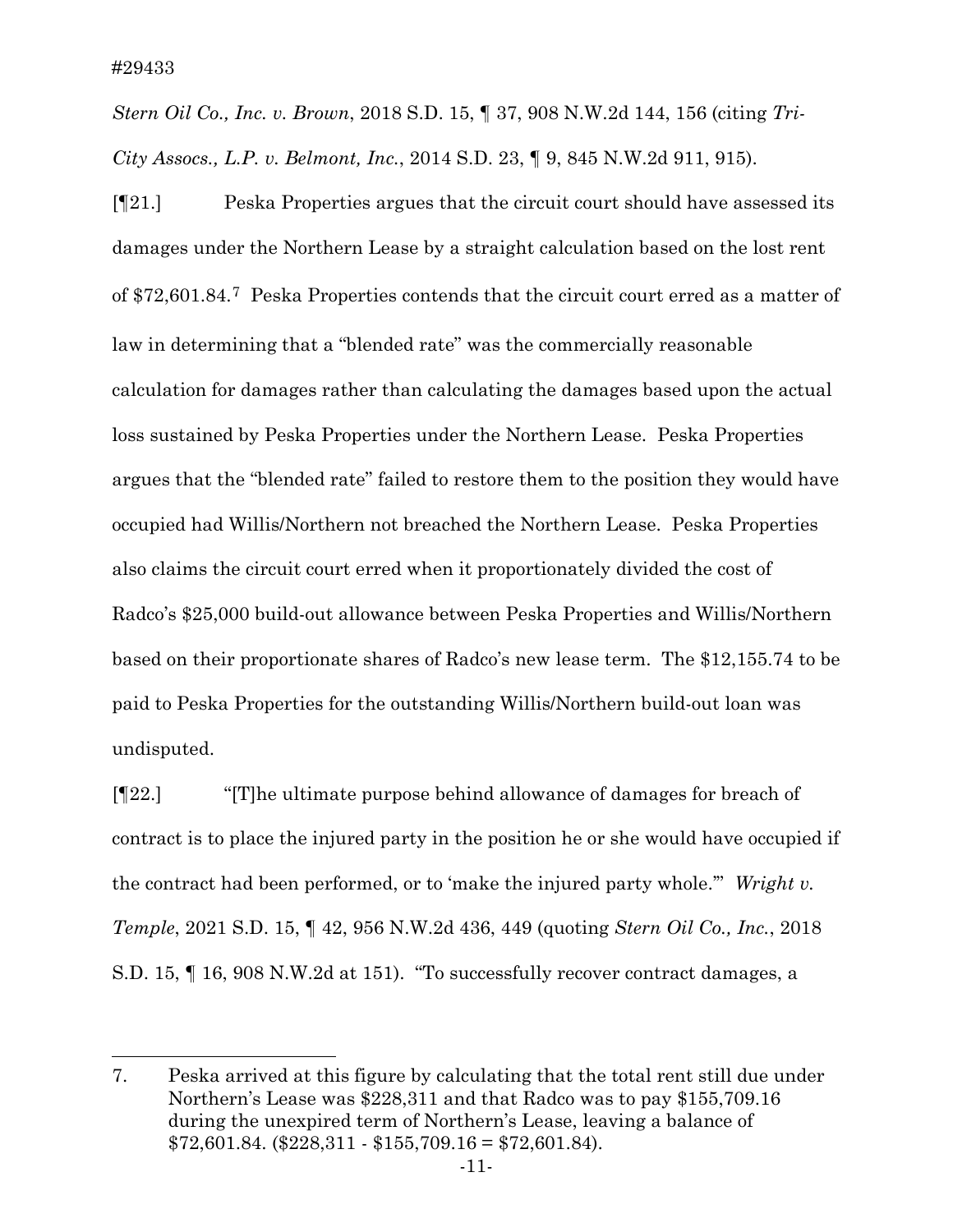litigant must first prove 'that damages were in fact caused by the breach.'" *Excel Underground, Inc. v. Brant Lake Sanitary Dist.*, 2020 S.D. 19, ¶ 50, 941 N.W.2d 791, 805 (quoting *McKie v. Huntley*, 2000 S.D. 160, ¶ 18, 620 N.W.2d 599, 603). "[D]amages must be reasonably certain" and not speculative. *Id.* ¶ 51, 941 N.W.2d at 805.

[¶23.] "In proving damages, the party must . . . [demonstrate] 'a reasonable relationship between the method used to calculate damages and the amount claimed.'" *Lamar Advert. of S. Dakota, Inc. v. Heavy Constructors, Inc.*, 2008 S.D. 10, ¶ 14, 745 N.W.2d 371, 376 (quoting *FB & I Bldg. Prod., Inc. v. Superior Truss & Components, A Div. of Banks Lumber, Inc.*, 2007 S.D. 13, ¶ 20, 727 N.W.2d 474, 480). There is no "specific formula for calculating damages," but there must be "a rational basis for measuring loss." *McKie*, 2000 S.D. 160, ¶ 18, 620 N.W.2d at 603. "Any doubt persisting on the certainty of damages should be resolved against the contract breaker." *Id.* ¶ 20, 620 N.W.2d at 604 (citation omitted). "Damages must in all cases be reasonable, and where an obligation of any kind appears to create a right to unconscionable and grossly oppressive damages, contrary to substantial justice, no more than reasonable damages can be recovered." SDCL 21-1-3. Moreover, a party cannot "recover a greater amount in damages for the breach of an obligation than he could have gained by the full performance." SDCL 21-1-5.

#### DAMAGES FOR LOST RENT

[¶24.] In assessing damages for breach of the Northern Lease by Willis/Northern, we start with the remedies provided in the agreement. The Northern Lease provided that "[u]pon default by [Willis/Northern], [Peska

-12-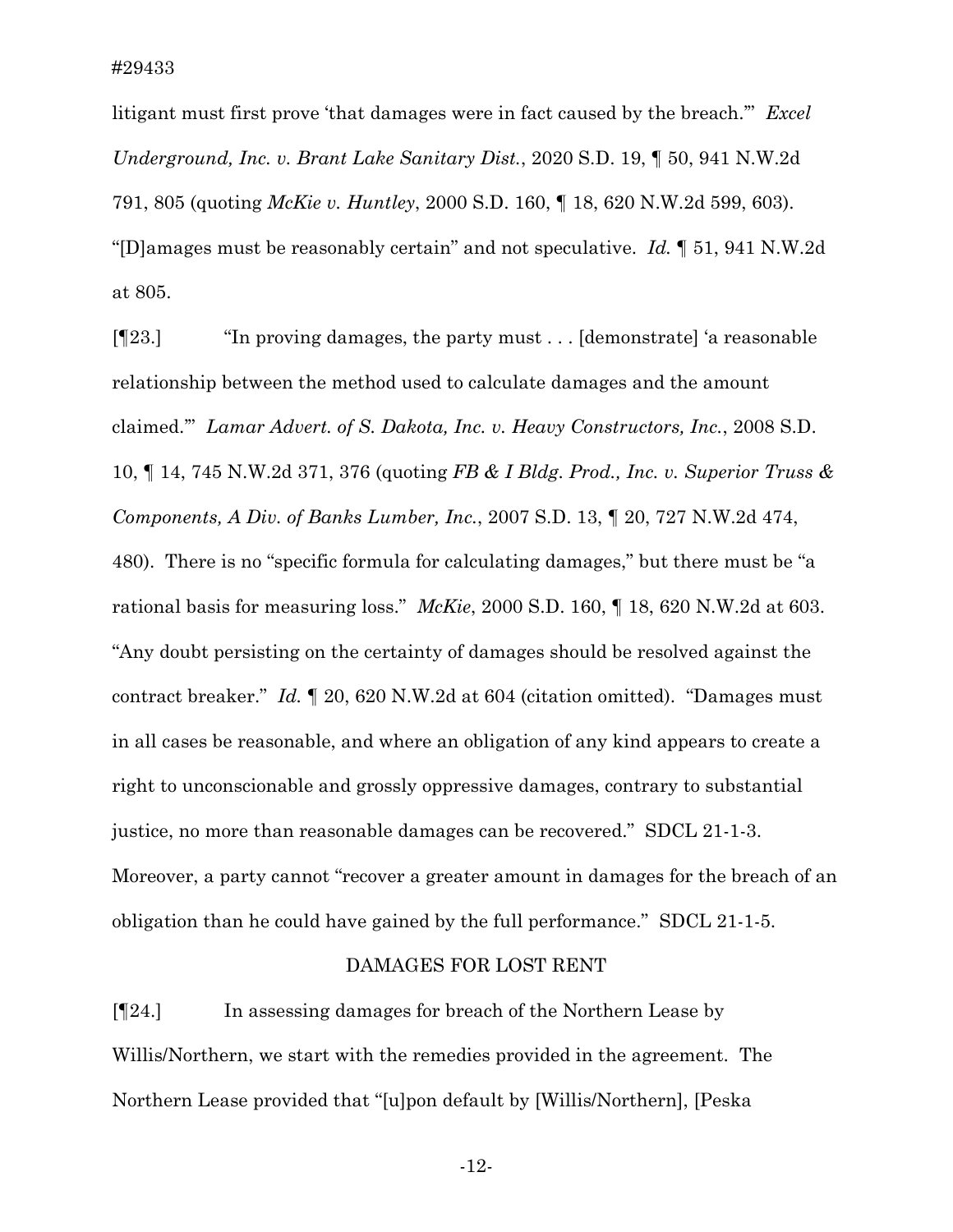Properties] may pursue any one or more of the of the following remedies," including to "re-let the Premises, or any part thereof, on such reasonable terms and conditions *as* [*Peska Properties*] *may deem satisfactory*, and receive the rent for any such reletting[.]" (emphasis added). The Northern Lease further provided that "[Peska Properties] agrees to use commercially reasonable efforts to mitigate its damages and the resulting liability of [Willis/Northern]." Thus, the lease authorized Peska Properties to re-let the Premises, upon default by Willis/Northern, on terms satisfactory to Peska Properties. Peska Properties' authority to re-let the premises on satisfactory terms was subject to a reasonableness requirement and an obligation to "use commercially reasonable efforts to mitigate its damages[.]"

[¶25.] It is undisputed that Willis/Northern defaulted under the terms of the Northern Lease by failing to pay rent in July 2019. In August 2019, Peska re-let the premises to Radco for a term of seven years, which included the remaining 34 months of the Northern Lease. There was no dispute about the amount of rent owed during the remaining 34 months of the Northern Lease or the amount of rent Radco agreed to pay under the new lease for the Premises. If Willis/Northern had fulfilled their obligations under the Northern Lease, Peska Properties would have received \$228,311 in rent for the remaining 34 months of the lease term. Instead, under the lease with Radco, Peska Properties will receive only \$155,709.16 for rent from Radco during that same period. Consequently, Peska Properties will receive \$72,601.84 less rent than it would have received had the Northern Lease been fully performed.

-13-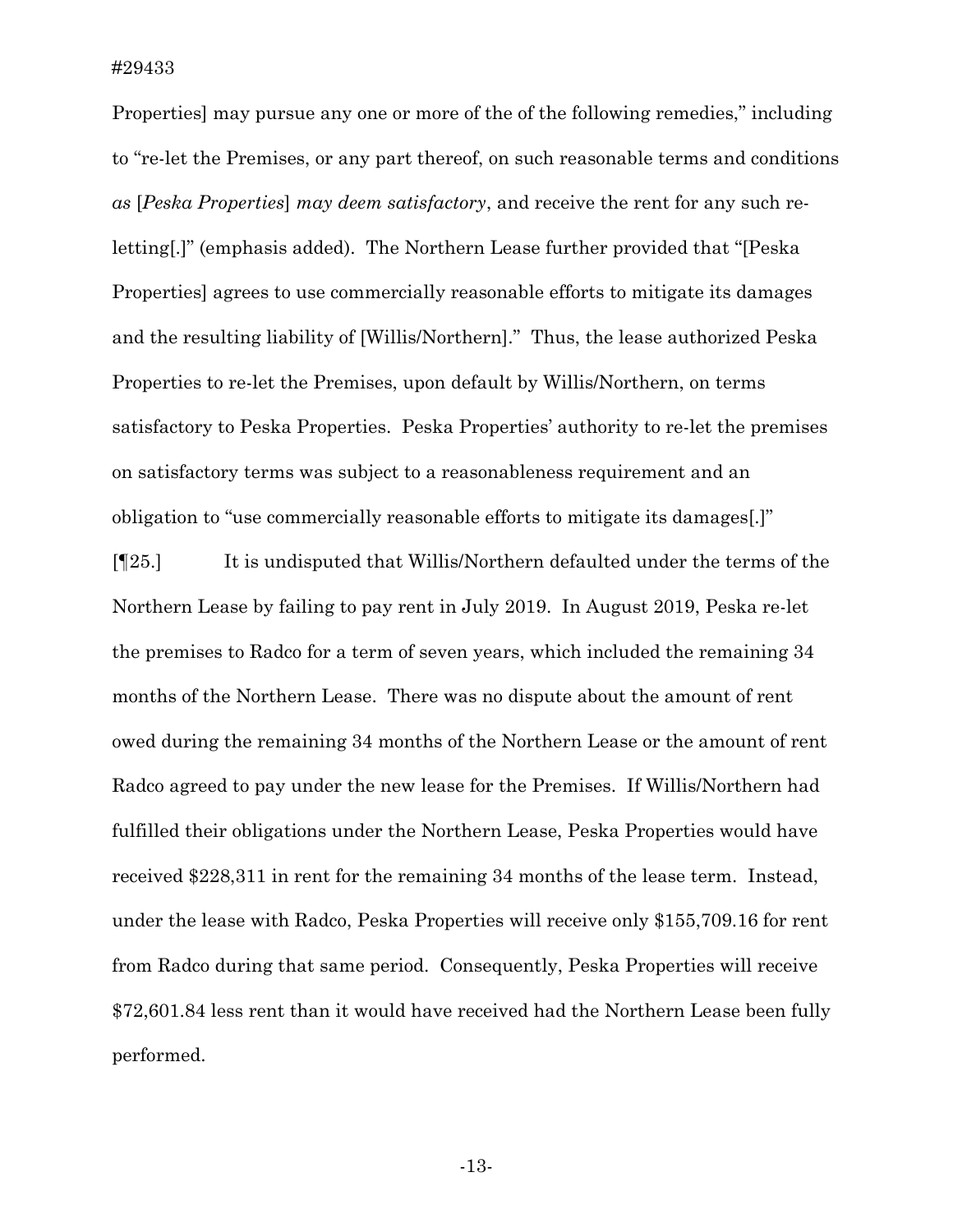[¶26.] Despite the unambiguous terms of the Northern Lease requiring Willis/Northern to pay rent for the remaining 34 months of the lease term and the undisputed evidence concerning the amount of rent Peska Properties would receive from Radco during this time, the circuit court calculated damages by utilizing a "blended rate," between the rent owed under the Northern Lease and the additional future rent Peska Properties would receive from Radco after the Northern Lease would have expired. To support this "blended rate," the circuit court found "as a matter of law that [the blended rate was] the most commercially reasonable manner to calculate the balance due under Northern's Lease[.]" The circuit court's use of a "blended rate" for calculating the damages due under the remaining 34 months of the Northern Lease was erroneous because the circuit court's decision did not place Peska Properties in the position it would have been in had the Northern Lease been fully performed by Willis/Northern. The circuit court should have calculated the damages based upon the undisputed evidence showing the difference between the rent Willis/Northern would have paid during the remaining 34 months of the Northern Lease, less the rent Peska Properties was to receive for the months under the Radco lease.

[¶27.] Importantly, the circuit court made no findings that Peska Properties failed to take reasonable steps to mitigate its damages during the remaining term of the Northern Lease. Instead, it concluded as a matter of law that it was not "commercially reasonable" "to allow [Peska Properties] to mitigate its damages during Northern's remaining term at \$8.43 psf, with a 30% increase in rent to \$11.00 psf the first month of the new 55-month extended term[.]" However, Peska

-14-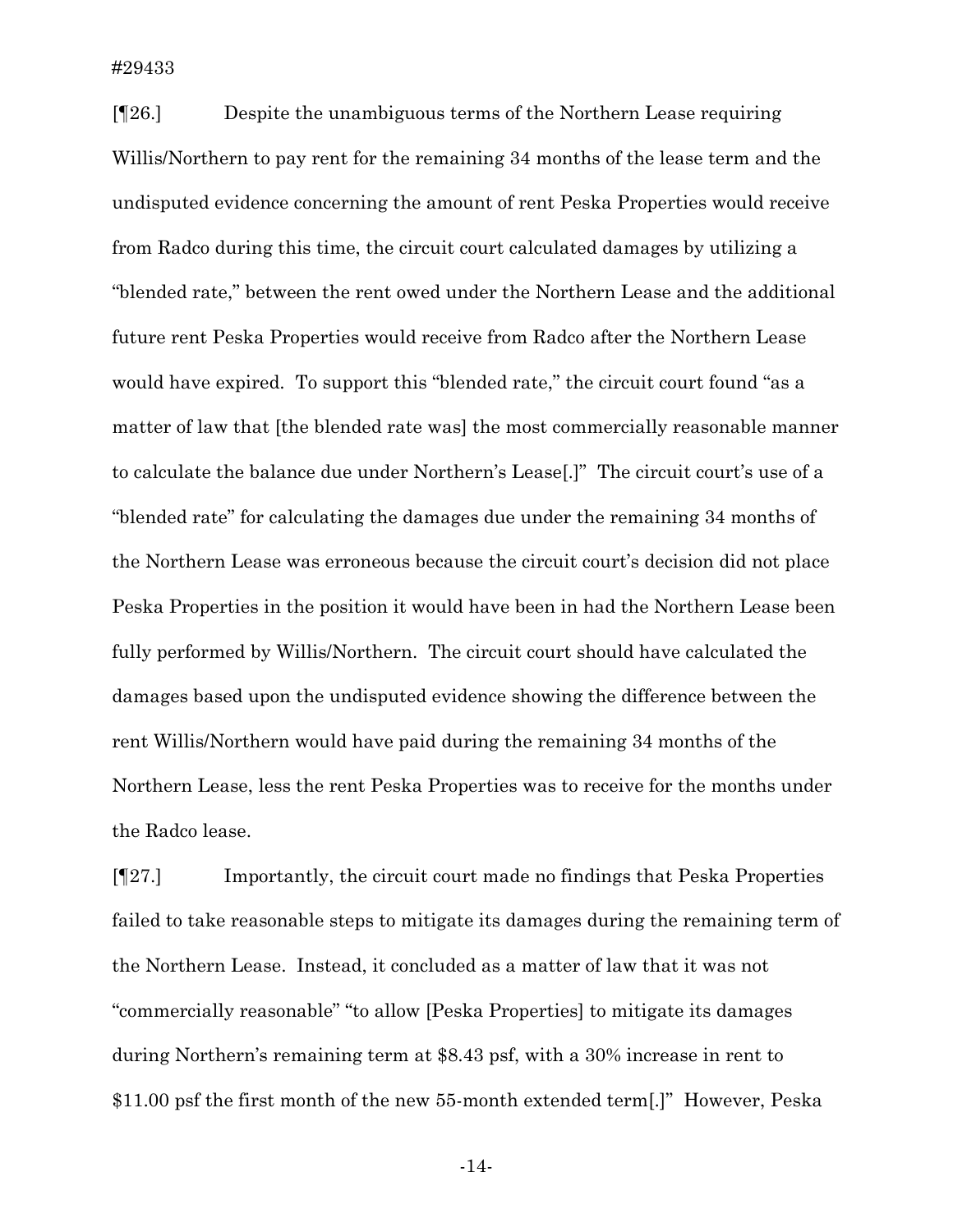Properties provided a commercially reasonable explanation—that this was all that Radco was willing to pay.

[¶28.] The circuit court made no findings that Gene Peska or Peska Properties acted unreasonably or in bad faith during the negotiations. Additionally, the circuit court made no finding that Peska Properties manipulated Radco's offer to disadvantage Willis/Northern. Further, the circuit court did not explain its rejection of the possibility that Radco had its own business reasons for wanting a lower rental rate at the beginning of the lease term.

[¶29.] The record shows that, despite the efforts of Willis/Northern and Peska Properties, the Leased Premises sat empty for over two years with no prospective replacement tenants other than Radco. During this time, Peska Properties permitted Willis/Northern to market and attempt to sublease the property to another tenant. Radco held an advantageous bargaining position that allowed it to request the terms it believed were best for its new business. There is no evidence in the record that Radco's offer was driven by anything other than its own business needs. Moreover, Willis/Northern and Peska employed the same experienced real estate broker to list the property on the open market to find a replacement tenant. The circuit court made no findings or conclusions that these endeavors did not constitute "commercially reasonable efforts to mitigate damages."

[¶30.] Without findings supporting that Peska Properties failed to act reasonably in mitigating its damages, the circuit court concluded that "as a matter of law it is not commercially reasonable for Peska Properties to receive above fair market rent during the 55-month extended term and Northern and Willis to receive

-15-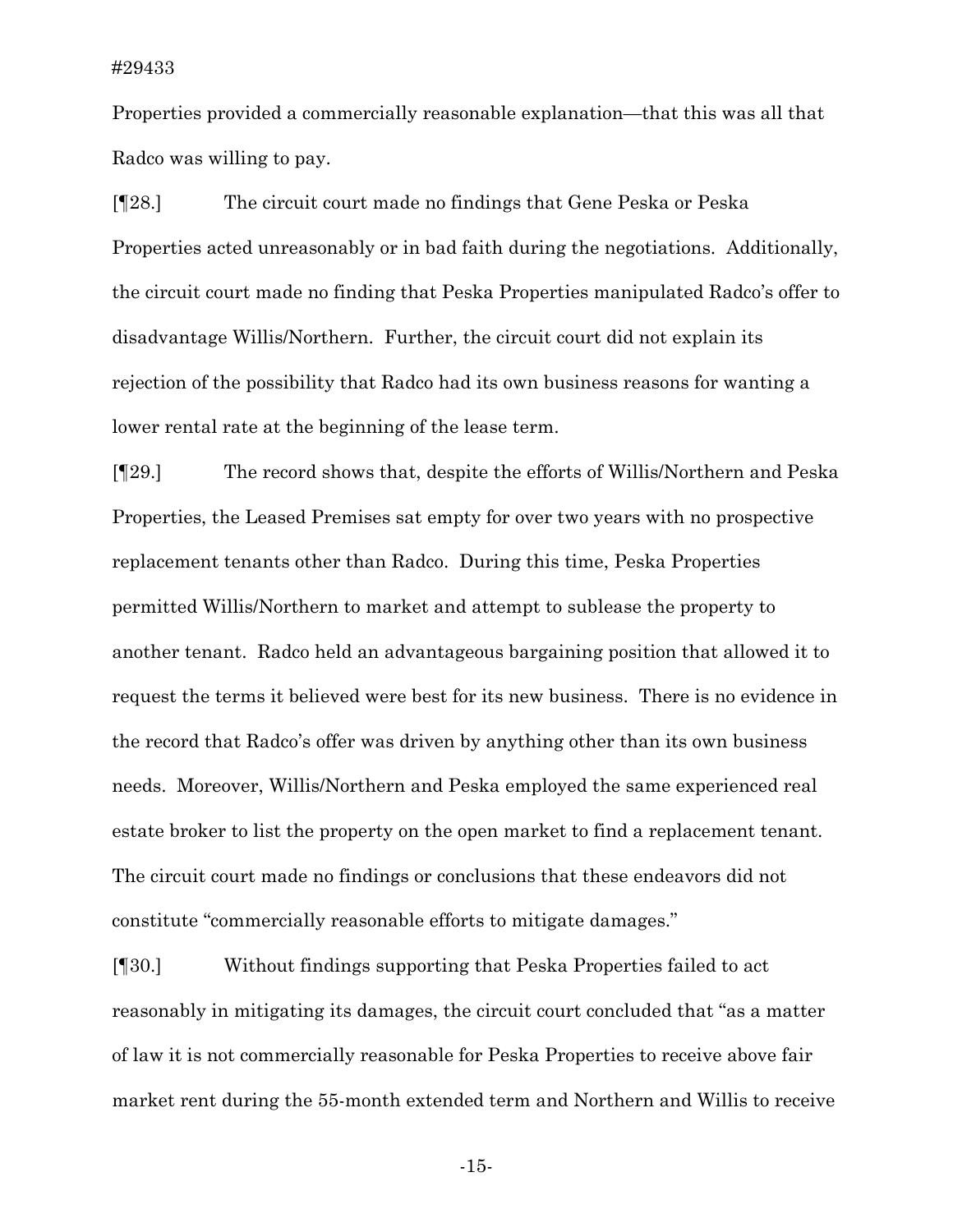below fair market rent credit during the remaining 34 months of their Lease." This was an error based upon the absence of any evidence that Peska Properties failed to *use commercially reasonable efforts to mitigate its damages* pursuant to the terms of the Northern Lease.

[¶31.] The issue of contract damages is generally a question of fact, but on this record, there is no dispute that Peska Properties sustained \$72,601.84 in damages as a result of the breach of the Northern Lease by Northern/Willis. Further, the evidence demonstrates, as a matter of law, that Peska Properties made commercially reasonable efforts to mitigate its damages under the Northern Lease. *See Arrowhead Ridge I, LLC v. Cold Stone Creamery, Inc.*, 2011 S.D. 38, ¶ 22, 800 N.W.2d 730, 736–37 (determining as a matter of law that a new trial was unnecessary on the issue of mitigation "as the record establishes that [landlord] mitigated its damages by the exercise of reasonable diligence as a matter of law."). We remand to the circuit court to enter a judgment for damages for lost rent in favor of Peska Properties consistent with this decision.

#### RADCO'S BUILD-OUT ALLOWANCE

[¶32.] Peska Properties paid a \$25,000 build-out allowance to Radco as part of the new lease. Both parties agreed this build-out allowance was necessary to obtain a new tenant. Because both Peska Properties and Willis/Northern benefited from the new lease with Radco, the circuit court found it reasonable to share the build-out allowance costs. The circuit court determined that it was reasonable to apportion the build-out allowance over the entire Radco lease and allocate the cost

-16-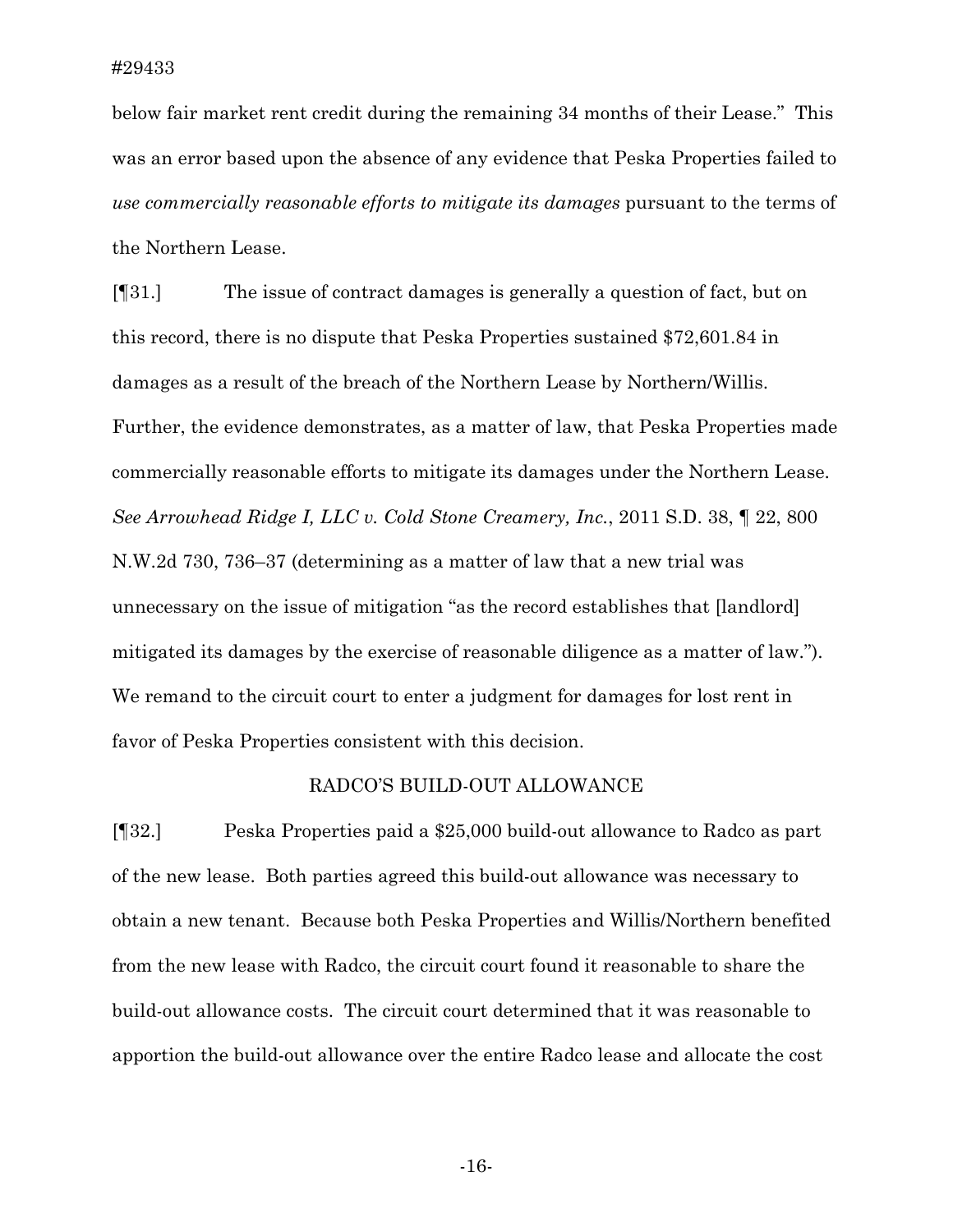of that allowance between Peska Properties and Willis/Northern based on their proportional share of the whole lease term[.8](#page-17-0)

[¶33.] Peska Properties argues the circuit court erred by proportioning Radco's build-out allowance between the parties. Willis/Northern supports the circuit court's decision by noting that they left warehouse shelves, counters, and some flooring that helped entice a new renter and reduce build-out costs.

[¶34.] A build-out allowance was necessary to attract a replacement tenant. While Willis/Northern and Peska Properties both wanted a new tenant, the only reason a new tenant was necessary was because Willis/Northern wanted out of its lease. Ultimately, Willis/Northern breached its lease. This breach forced Peska Properties to agree to provide Radco with a \$25,000 build-out loan to secure Radco as a replacement tenant. If Willis/Northern had fully performed on its lease, Peska Properties would not have incurred this expense. Willis/Northern received the benefits of the improvements they left behind because these improvements contributed to a low build-out allowance. Therefore, the circuit court's proportional award was an error of law because it failed to meet the ultimate goal of a damage award—to return Peska Properties to the position it would have occupied if the

<span id="page-17-0"></span><sup>8.</sup> The Northern Lease provides in paragraph 28(b) that, upon default by the tenant, the landlord cannot require the tenant to "pay for any improvements or modification that the Landlord may make to the Premises in order to accommodate a replacement Tenant with a non-retail use." There is no evidence that Radco intended to use the Leased Premises for a non-retail purpose and Willis/Northern make no argument that this or any other provision of the Northern Lease prevents Peska Properties from recouping the cost of these improvements to make the premises suitable for Radco.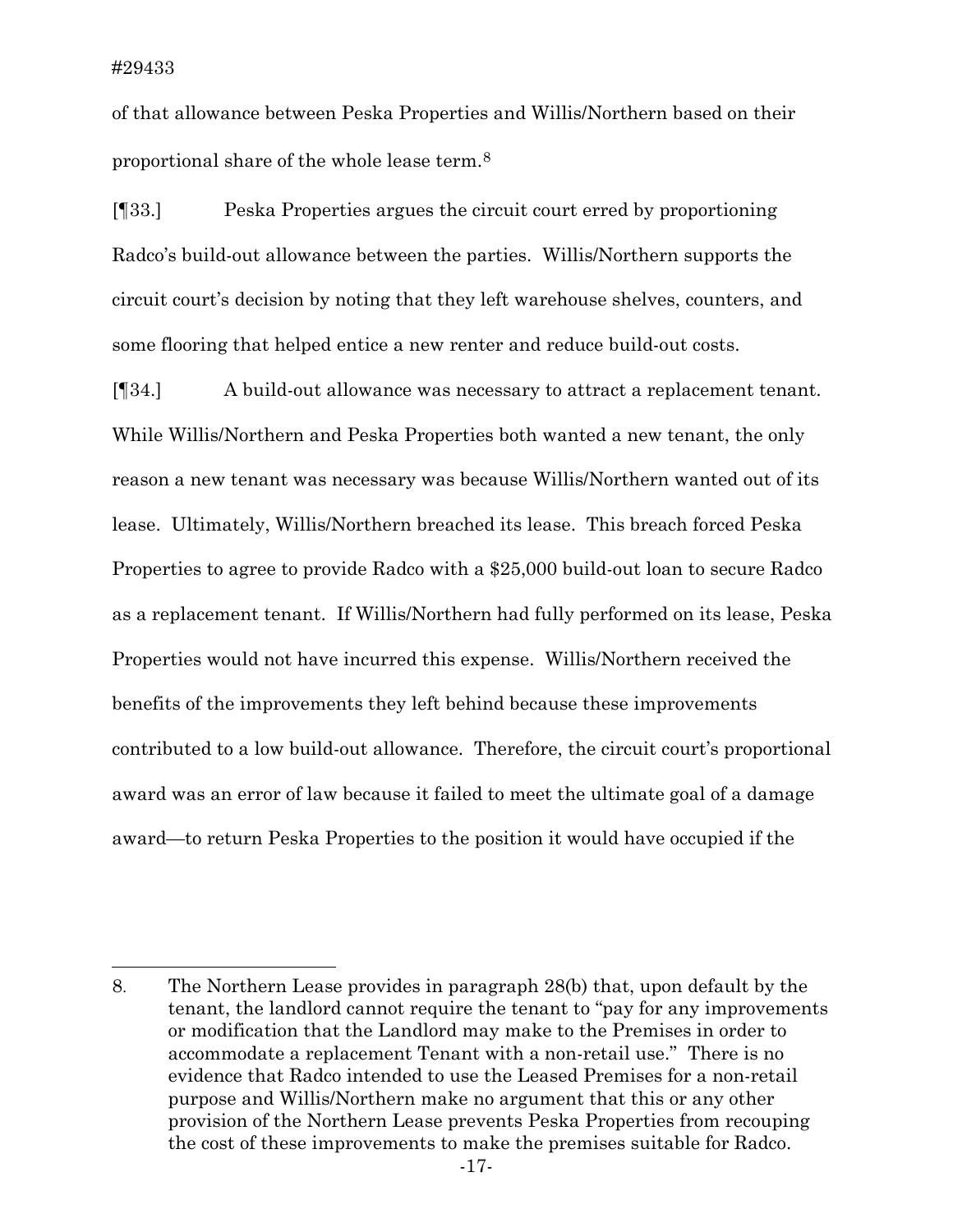contract had been performed. On remand, the circuit court is directed to recalculate the build-out allowance damages consistent with this opinion.

# *2. Whether the circuit court abused its discretion in determining that Peska Properties was not the prevailing party and not awarding them attorney fees or costs.*

[¶35.] Willis/Northern conceded they breached the Northern Lease and owed damages. The principal issue at trial was the amount of damages owed by Willis/Northern because of its breach. Both parties pursued their theory of damages, and the circuit court adopted Willis/Northern's damages theory. The circuit court determined there was no "prevailing party" and ordered each to bear their own costs and attorney fees. Considering our reversal of the damages award, it is appropriate for the circuit court to reconsider its decision regarding attorney fees and costs. As stated in paragraph 30 of the lease agreement,

> In any action, suit, or proceeding to enforce, defend or interpret the rights of either Landlord or Tenant under the terms of this Lease or to collect any amounts due Landlord or Tenant hereunder, the prevailing party, pursuant to a final order of a court having jurisdiction over said matter as to which applicable periods within which to appeal have elapsed, shall be entitled to recover all reasonable costs and expenses incurred by said prevailing party in enforcing, defending or interpreting its rights hereunder, including, without limitation, all collector and court costs, and reasonable attorney's fees, whether incurred out of court, at trial, on appeal, or in any bankruptcy proceeding.

Accordingly, we vacate the circuit court's attorney fees determination and remand for further proceedings consistent with this decision and the lease agreement.